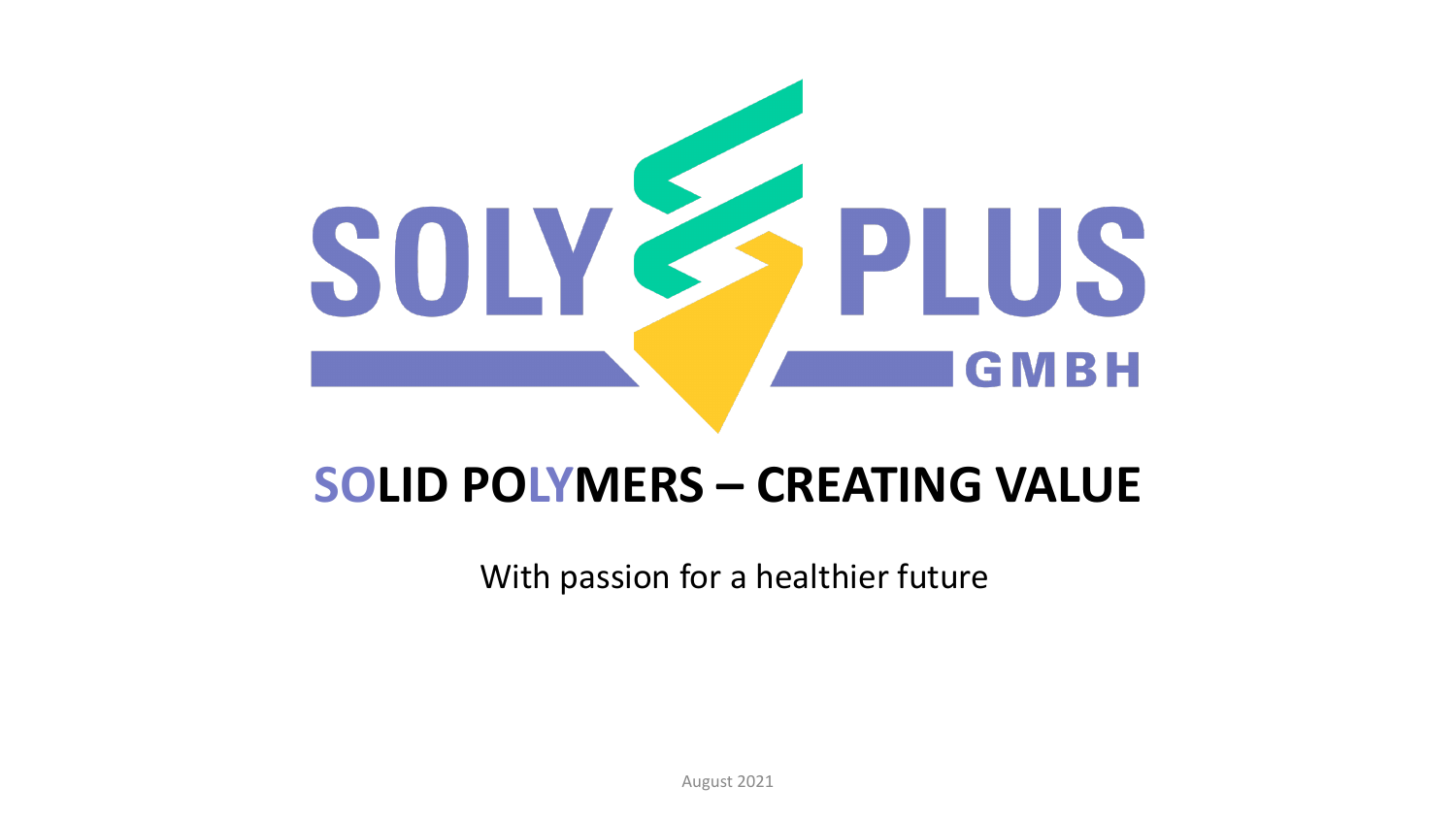## **Two Challenges**

Huge amounts of environmentally harmful micro-plastics in many cosmetic products

Insufficient prevention of Covid-19 infections





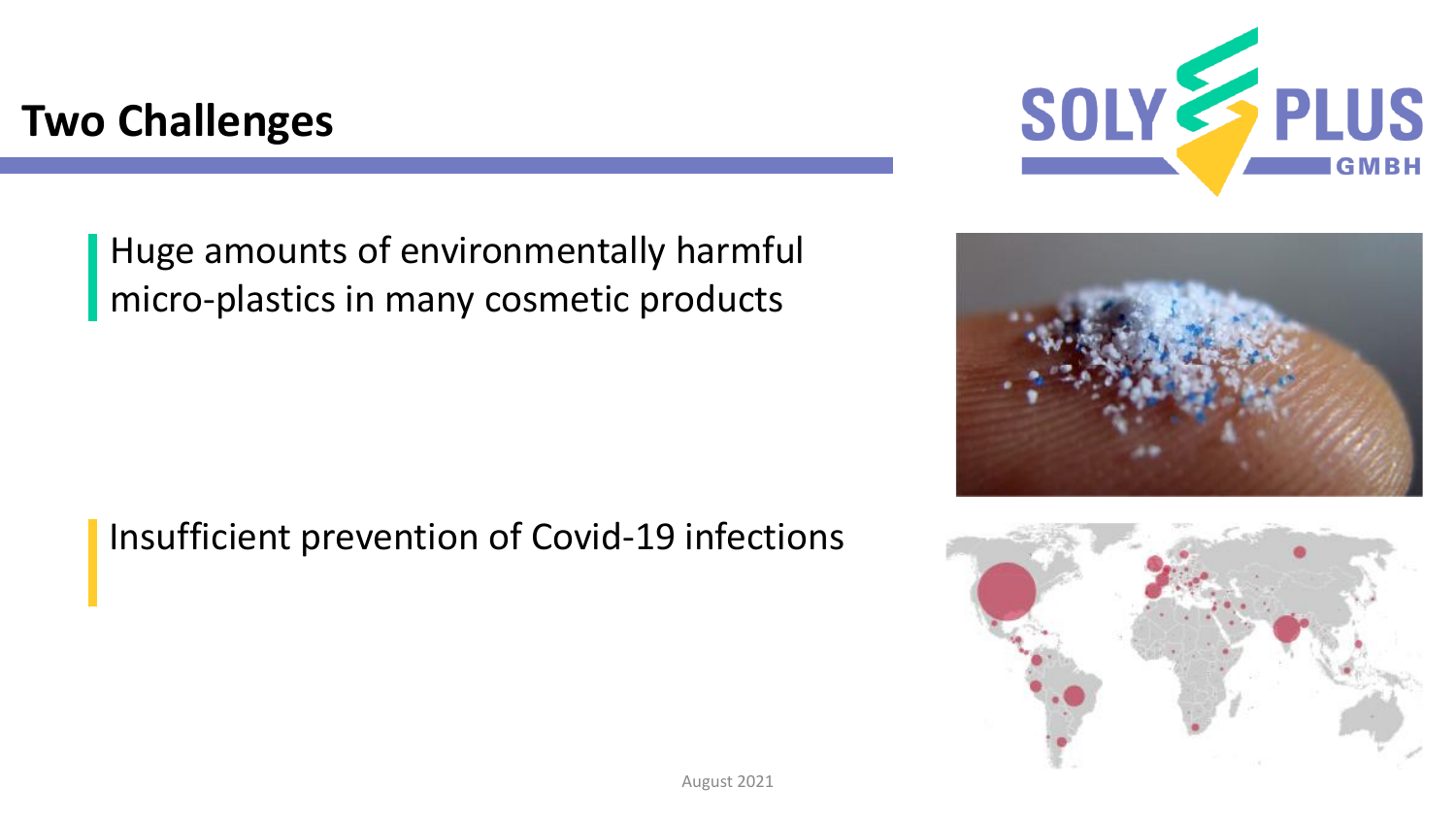# **Solution (1)**

### **Replacement of micro-plastics by hyaluronic acid micro-particles**

Cosmetic line: SolyPure Cosmetics

Product name: Hyalu-Pearls Peeling Serum

Marketing channel: Amazon-FBA

Launch: December 2020



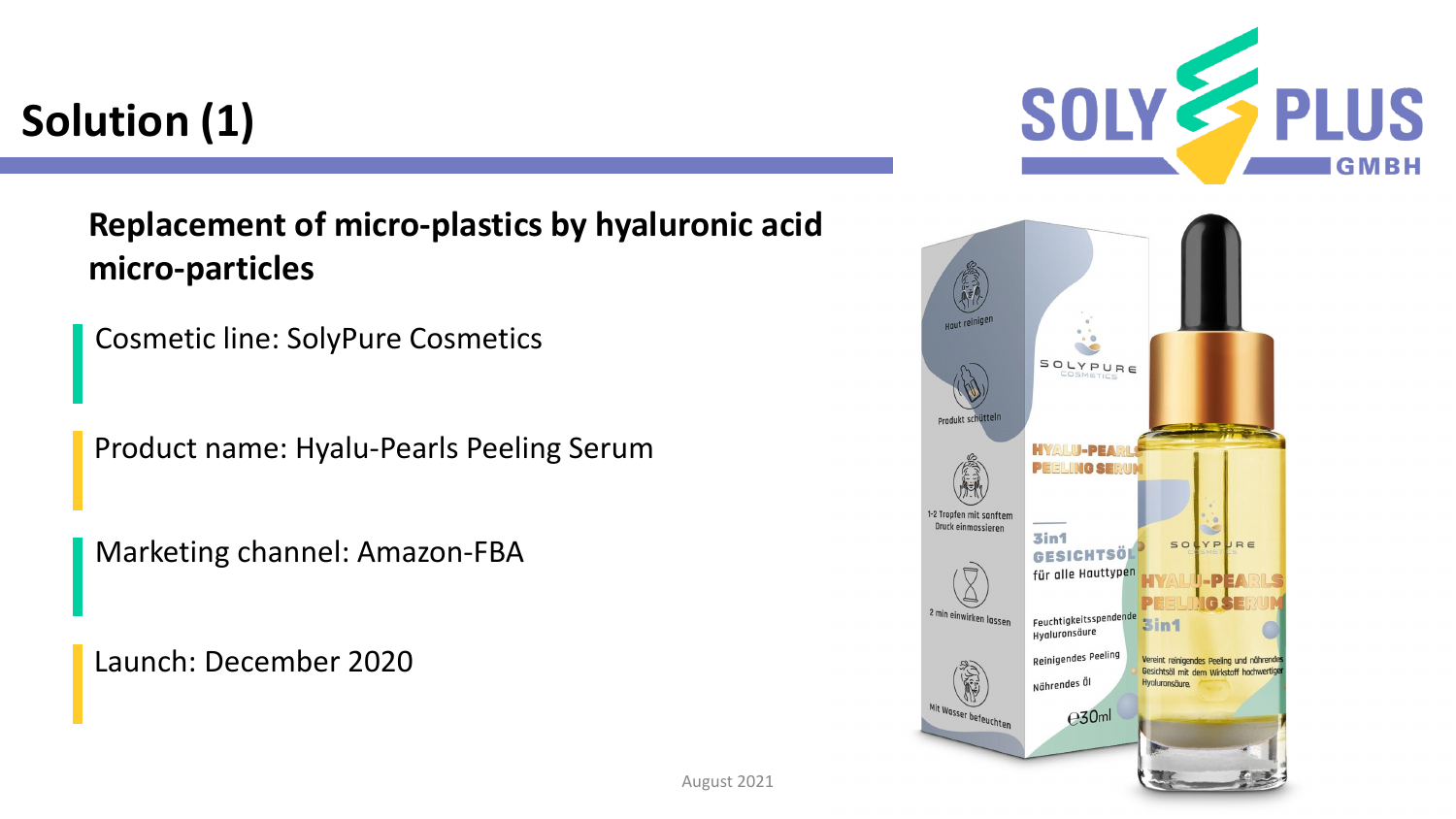# **Solution (2)**





#### **Protection of the oral mucosa by Chitosan**

Has anti-viral and anti-bacterial effects

Is available on the German market

Will be administered via chewing gums, bonbons and tees

Launches in April, July and August 2021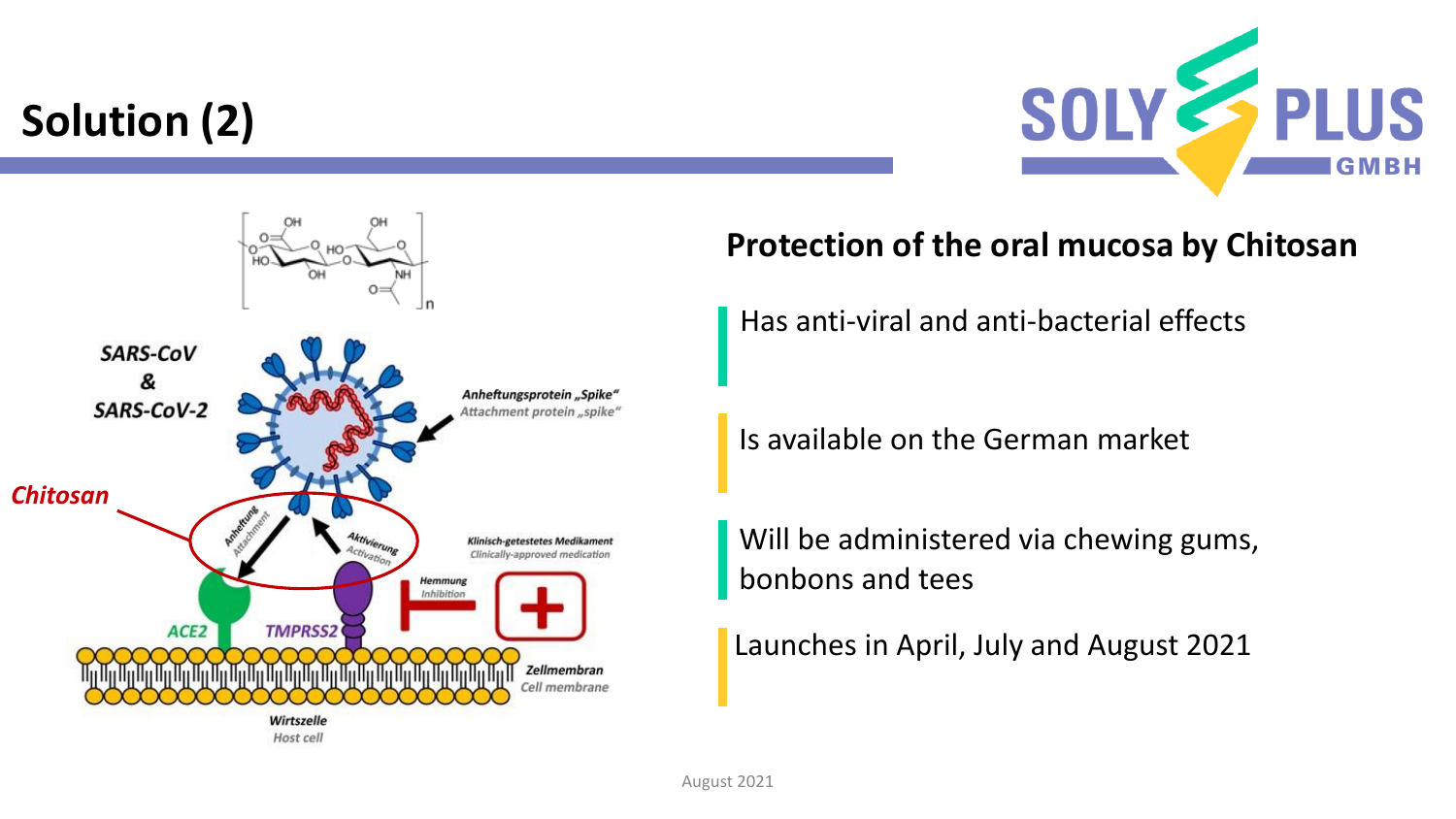## **Platform for additional innovative products (1)**



### **Disruptive and patent protected technology platform**

Transformation of biopolymers (e.g. Hyaluronic Acid) into industrielly useable materials ("smart materials") as for instance micro-particles, films, transparencies, gels and solids

Prerequisite for totally new products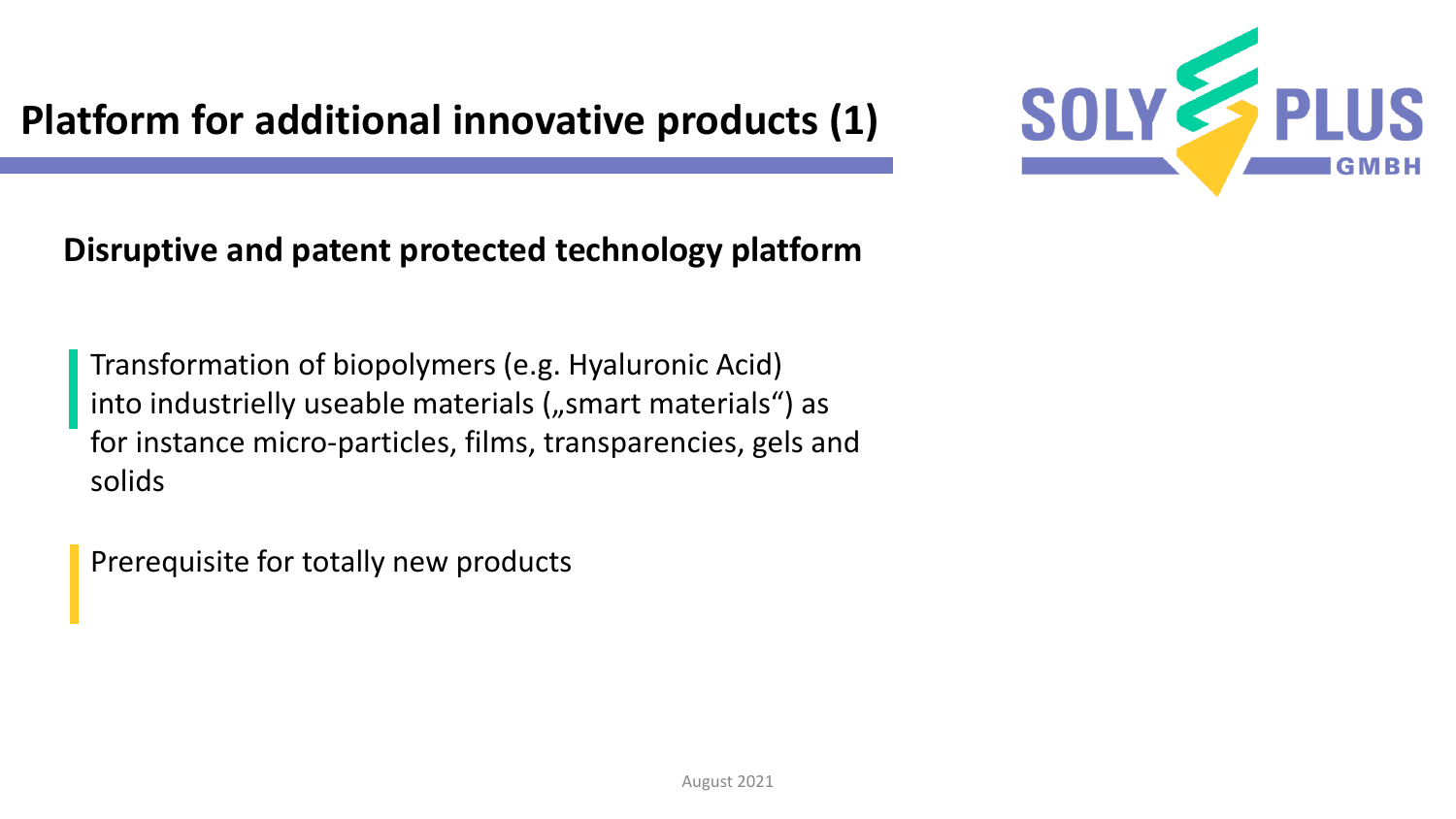### **Platform for additional innovative products (2)**

### **For medtech products**

#### **Micro-needles out of pure hyaluronic acid**

- Painless vaccination without cold chain
- One-step production process

#### **Wound dressing/pads out of pure hyaluronic acid**

- No need to get removed from the wound

#### **Implants out of pure hyaluronic acid** - Controlled dissolution in the body





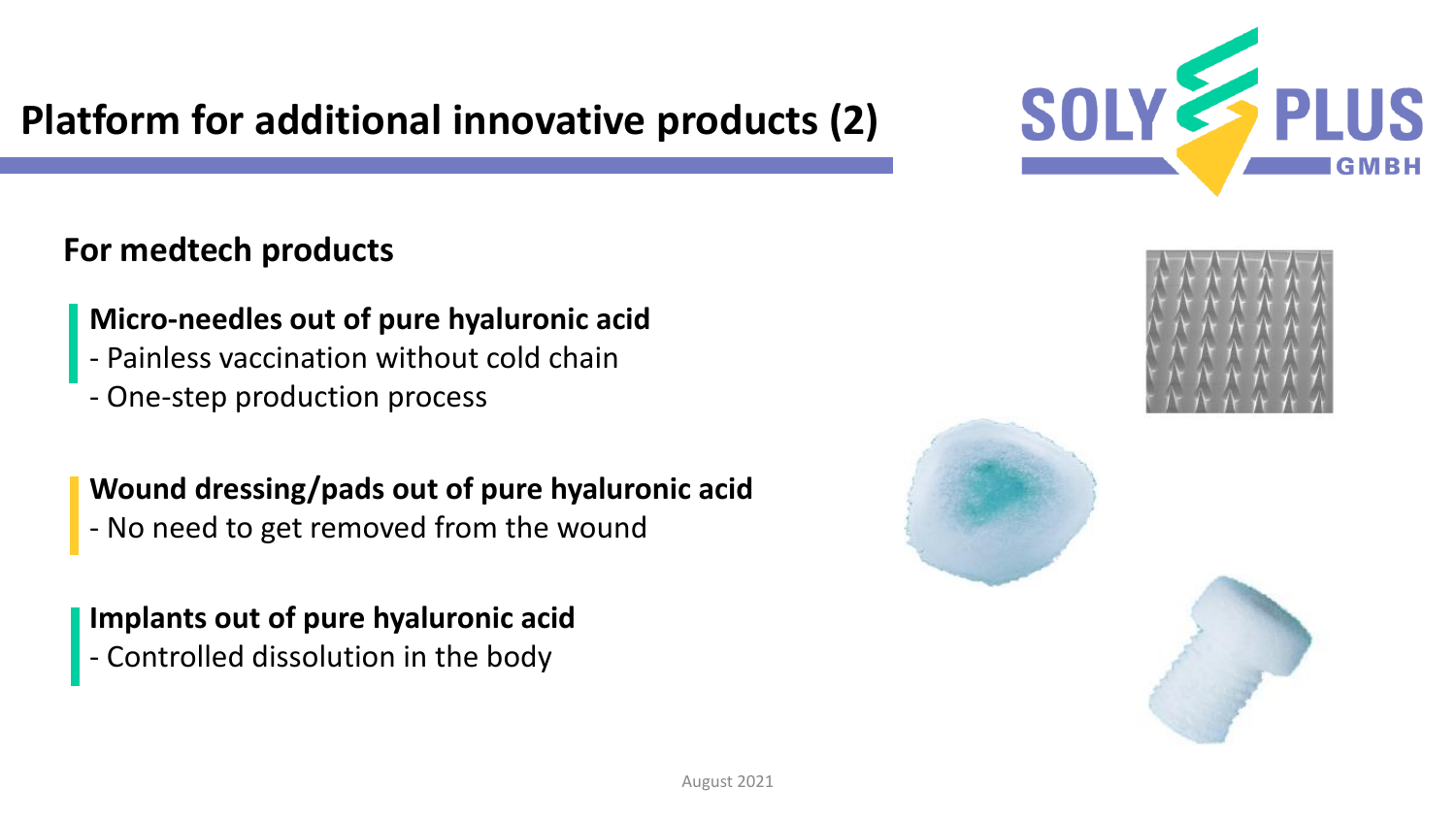## **Competition**



### **1. Technology**

Transformation of biopolymers into semi-solid and solid materials

Platform patent granted in EU and USA

Therefore no competition

### **2. Chitosan formulations**

Application of a broad patent in 2020/21

### **3. Cosmetic products without mikro-plastics**

Peeling produkt with patent protected hyaluronic acid micro-particles

Platform patent granted in EU and USA

### **4. MedTech**

Self dissolving wound pads out of hyaluronic acid are not available up to now.

Self dissolving orthopedic implants out of hyaluronic acid are not available up to now.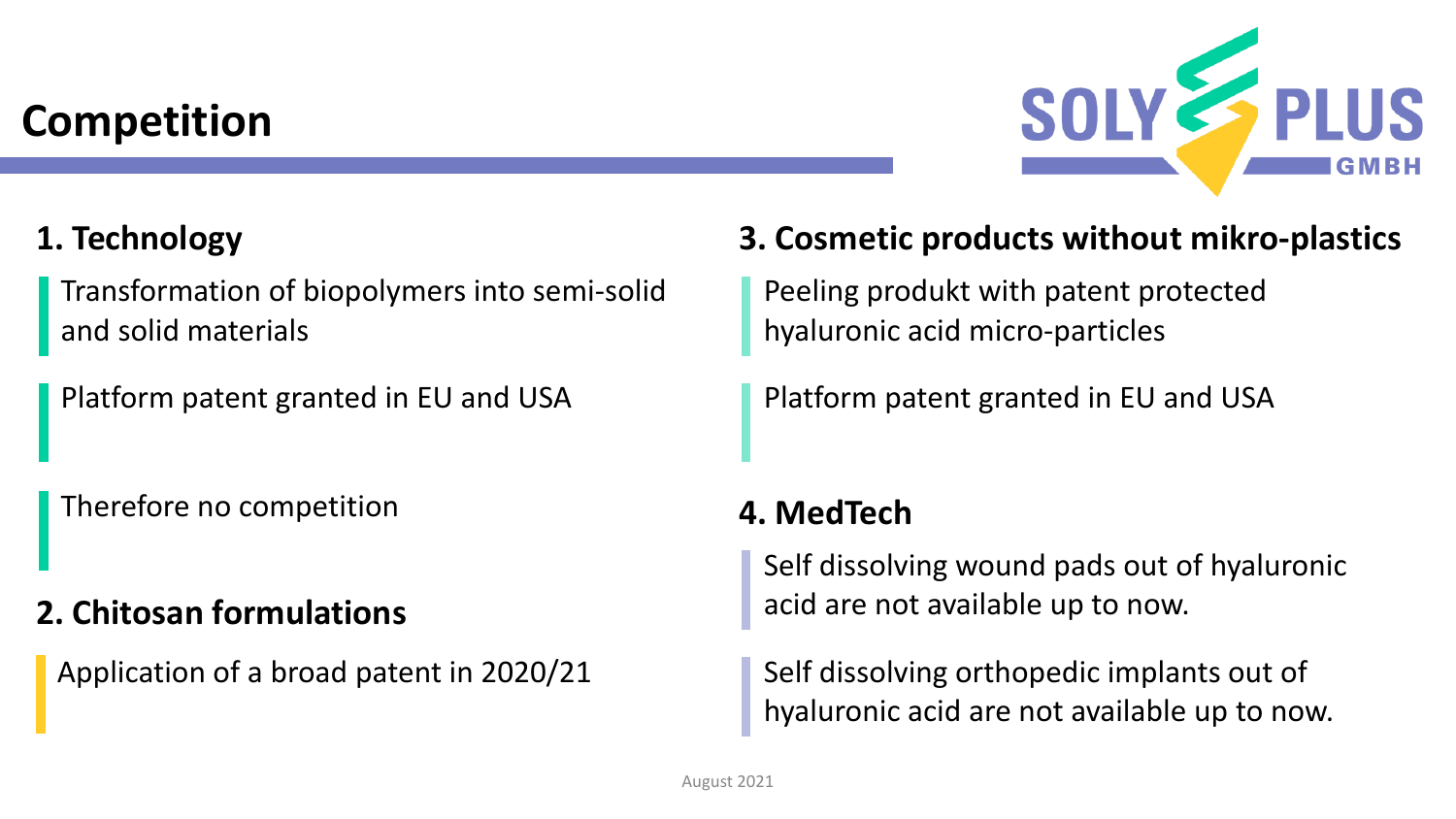

# **Business model/product pipeline**

#### **Products Status of the development**



BD: Business Development  $\longrightarrow$  Discussions with potential industry partners Licensing: Research support, milestone payments, royalties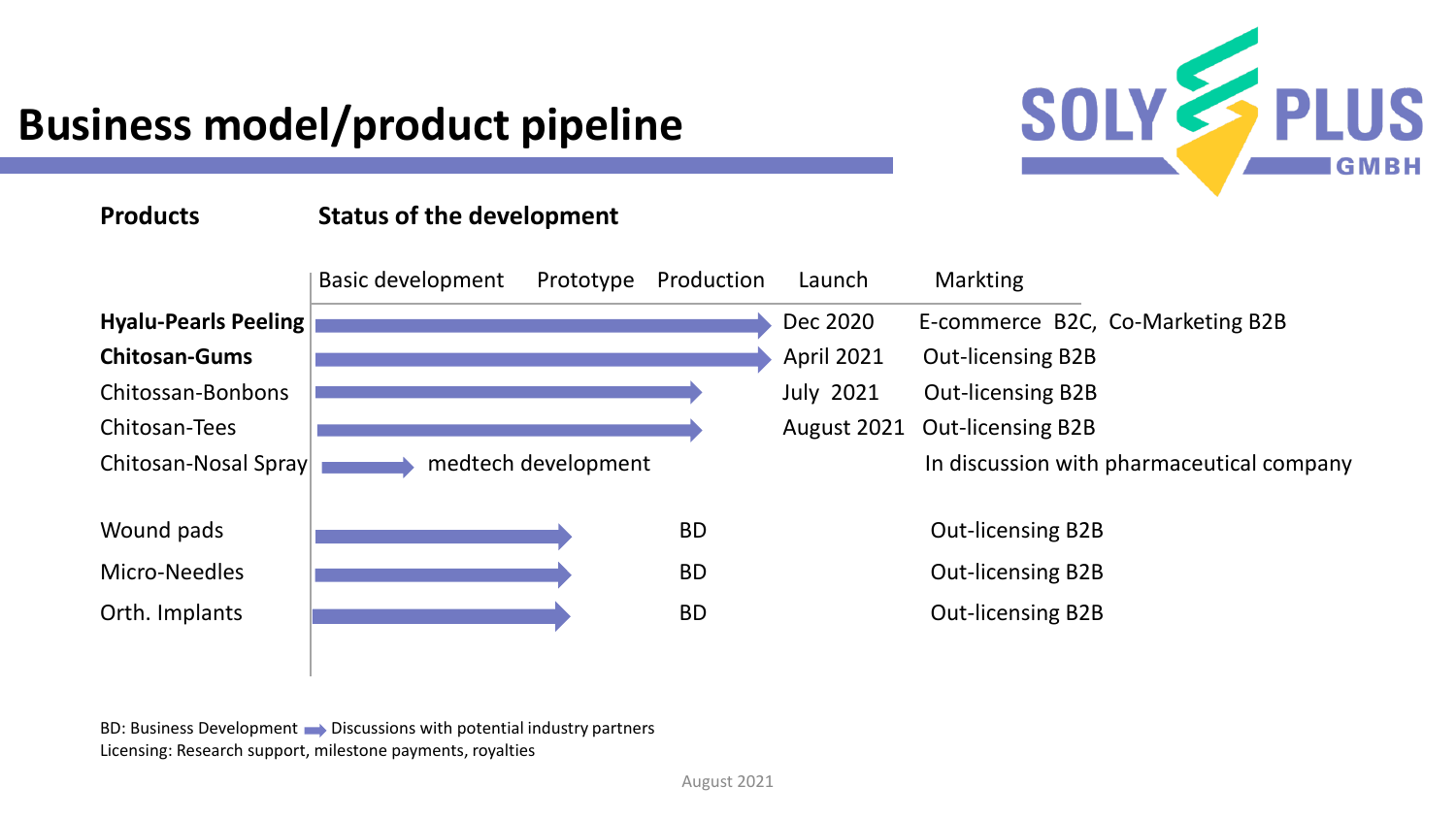### **TEAM**





The founder and management team units all necessary capabilities and experiences for the successful development of the company.

August 2021